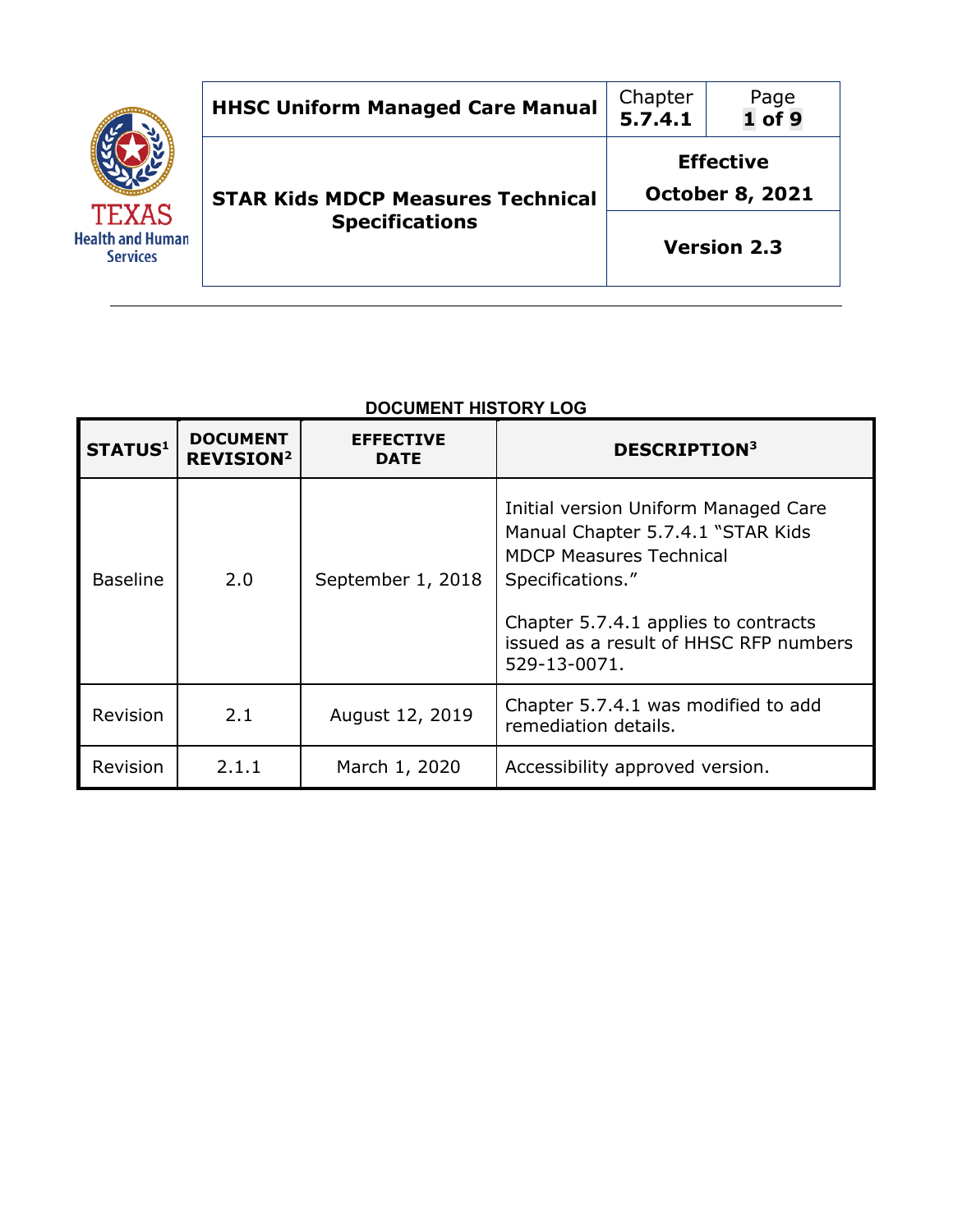| <b>TEXAS</b><br><b>Health and Human</b><br><b>Services</b> | <b>HHSC Uniform Managed Care Manual</b>  | Chapter<br>5.7.4.1                         | Page<br>2 of 9     |
|------------------------------------------------------------|------------------------------------------|--------------------------------------------|--------------------|
|                                                            | <b>STAR Kids MDCP Measures Technical</b> | <b>Effective</b><br><b>October 8, 2021</b> |                    |
|                                                            | <b>Specifications</b>                    |                                            | <b>Version 2.3</b> |

| <b>STATUS1</b> | <b>DOCUMENT</b><br><b>REVISION<sup>2</sup></b> | <b>EFFECTIVE</b><br><b>DATE</b> | <b>DESCRIPTION3</b>                                                                                                                                                                                                                                                                                                                                                                                                                                                                                                                                                                                                                                                                                                                                                                                                                                                                                                        |  |
|----------------|------------------------------------------------|---------------------------------|----------------------------------------------------------------------------------------------------------------------------------------------------------------------------------------------------------------------------------------------------------------------------------------------------------------------------------------------------------------------------------------------------------------------------------------------------------------------------------------------------------------------------------------------------------------------------------------------------------------------------------------------------------------------------------------------------------------------------------------------------------------------------------------------------------------------------------------------------------------------------------------------------------------------------|--|
| Revision       | 2.2                                            | September 1, 2020               | Chapter 5.7.4.1 was modified to remove<br>service plan performance measures and<br>add qualified provider performance<br>measures. The revision includes<br>performance measures to determine<br>performance outcomes identified as:<br>• C.a.1 - newly enrolled or currently<br>enrolled providers<br>credentialing/certification status<br>prior to service provision;<br>• C.a.2 - current MDCP provider<br>license or certification retention;<br>C.b.1 - background and training<br>qualifications for newly enrolled<br>non-licensed MDCP providers have<br>been met; and<br>C.b.2 background and training<br>qualifications for currently enrolled<br>non-licensed MDCP providers have<br>been met.<br>The sampling and stratification have<br>been modified to require reporting of all<br>applicable service delivery areas per<br>MCO.<br>Updated report due dates to align with<br>annual reporting timeframes. |  |
| Revision       | 2.3                                            | October 8, 2021                 | Revised to add performance measures<br>D.d.1: Number and percent of MDCP<br>Members whose services were delivered<br>in accordance with their Service Plans,<br>including type, scope, amount, duration,<br>and frequency.                                                                                                                                                                                                                                                                                                                                                                                                                                                                                                                                                                                                                                                                                                 |  |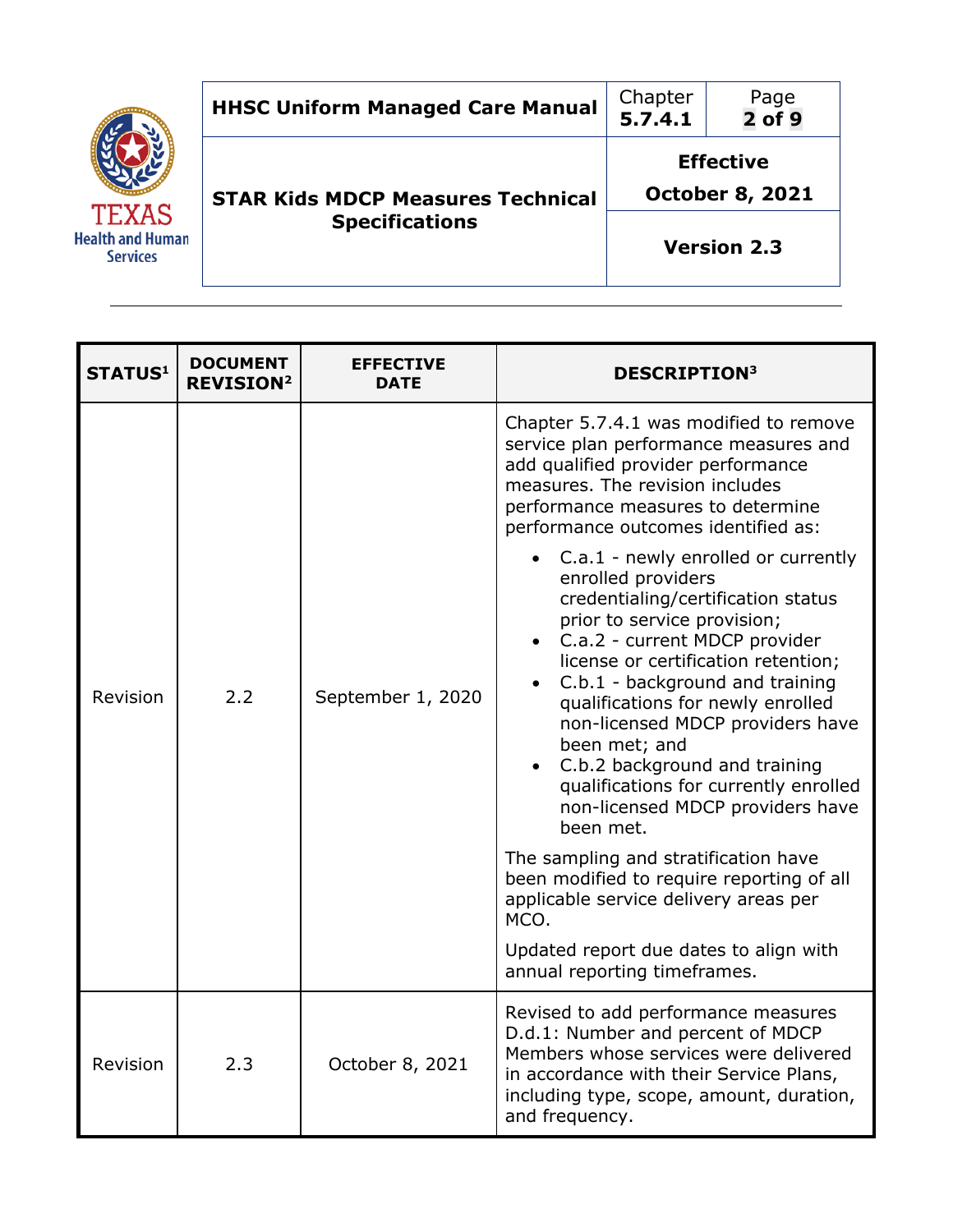| <b>TEXAS</b><br><b>Health and Human</b><br><b>Services</b> | <b>HHSC Uniform Managed Care Manual</b>  | Chapter<br>5.7.4.1                         | Page<br>3 of 9     |
|------------------------------------------------------------|------------------------------------------|--------------------------------------------|--------------------|
|                                                            | <b>STAR Kids MDCP Measures Technical</b> | <b>Effective</b><br><b>October 8, 2021</b> |                    |
|                                                            | <b>Specifications</b>                    |                                            | <b>Version 2.3</b> |

- $<sup>1</sup>$  Status should be represented as "Baseline" for initial issuances, "Revision" for changes to the</sup> Baseline version, and "Cancellation" for withdrawn versions.
- $2$  Revisions should be numbered according to the version of the issuance and sequential numbering of the revision—e.g., "1.2" refers to the first version of the document and the second revision.
- $3$  Brief description of the changes to the document made in the revision.

## **I. Applicability of Chapter 5.7.4.1**

This chapter applies to Managed Care Organizations (MCOs) participating in the STAR Kids Program. The term "MCO" includes health maintenance organizations (HMOs), exclusive provider organizations (EPOs), insurers, and any other entities licensed or approved by the Texas Department of Insurance.

## **II. Introduction**

The Centers for Medicare and Medicaid Services (CMS) regulate the MDCP waiver using assurances and sub-assurances. As a result of MDCP Members receiving services in the STAR Kids Program, the MCO must report on these metrics as part of the federal waiver requirements. This is not a new deliverable. Previously, this deliverable was part of the QAPI reporting.

Effective September 1, 2020, and in accordance with the STAR Kids Contract, Section 8.1.22.2(v), the STAR Kids MCO must file annual reports to include the data specified in this chapter. The due date is December 31 of each annual reporting period; September 1st – August 31st. The first deliverable is due December 31, 2021 for the reporting period of September 1, 2020-August 31, 2021. Please use the template in UMCM Chapter 5.7.4 to report these measures. Completed templates should be submitted to:

CPIPerformanceMeasures@hhsc.state.tx.us with a copy to Managed Care Compliance and Operations by the due date.

For each measure, when the numerator does not equal the denominator, resulting in less than 100% compliance, please indicate on the template in 5.7.4 the type of remediation taken placing an 'X' next to each type of remediation that was used. These fields are intended to explain any deficiencies causing the measure results at the aggregate level to be below the CMS 86% compliance threshold.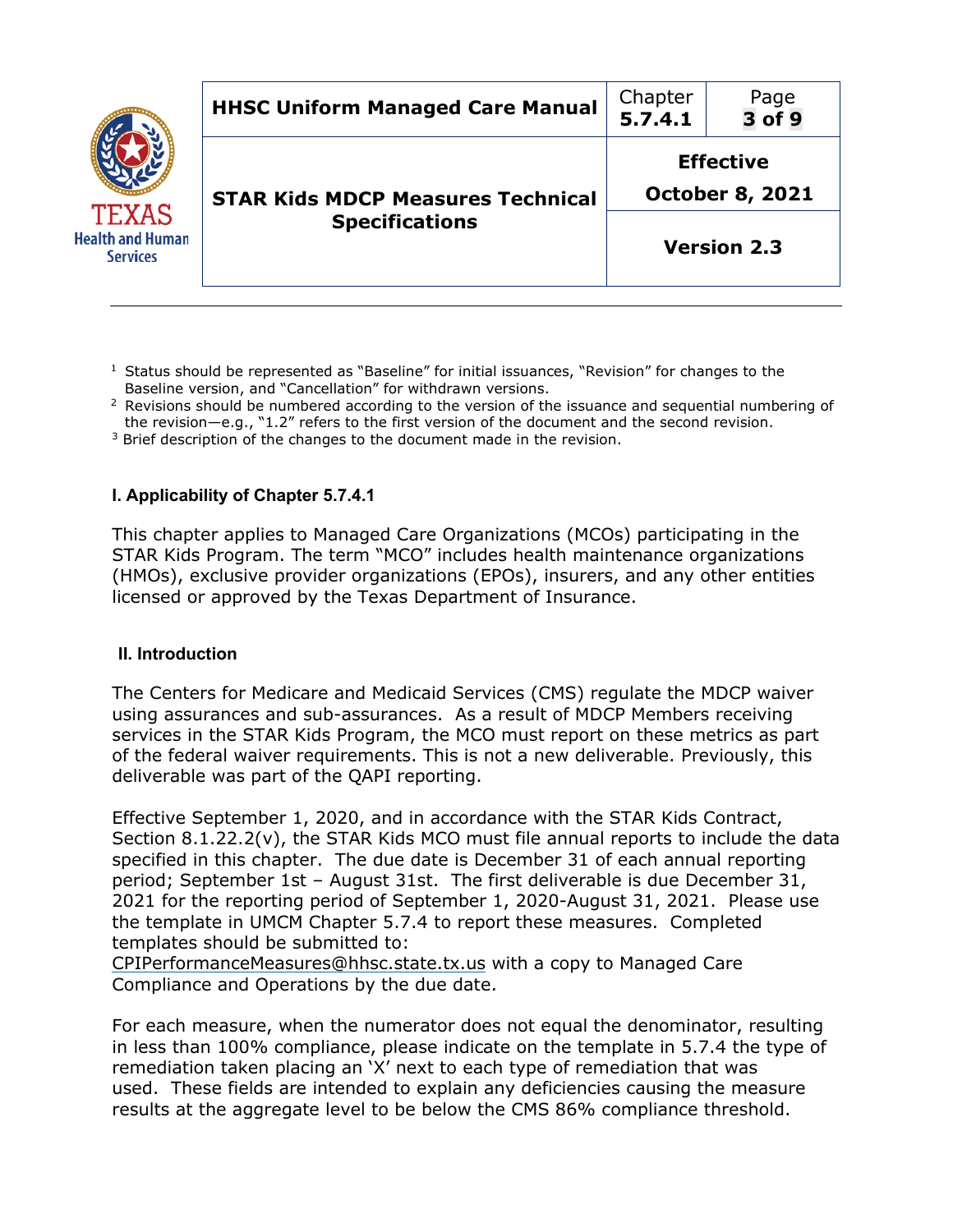|                                                            | <b>HHSC Uniform Managed Care Manual</b>  | Chapter<br>5.7.4.1                         | Page<br>$4$ of $9$ |
|------------------------------------------------------------|------------------------------------------|--------------------------------------------|--------------------|
| <b>TEXAS</b><br><b>Health and Human</b><br><b>Services</b> | <b>STAR Kids MDCP Measures Technical</b> | <b>Effective</b><br><b>October 8, 2021</b> |                    |
|                                                            | <b>Specifications</b>                    |                                            | <b>Version 2.3</b> |

The required reporting is based on the CMS "Qualified Providers" assurance, which for the purposes of this chapter, demonstrate the requirement for Managed Care Organizations to implement an adequate system for assuring waiver services are provided by qualified providers.

Effective September 1, 2021, and in accordance with the STAR Kids Contract Section 8.1.22.2 (v), the STAR Kids MCOs must file quarterly and annual reports to include the data specified in this chapter for the Service Plan measure D.d.1, as well as the corresponding remediation details.

| Domain:                                         | <b>Qualified Providers</b>                                                                                                                                           |  |
|-------------------------------------------------|----------------------------------------------------------------------------------------------------------------------------------------------------------------------|--|
| <b>Measure Number:</b>                          | C.a.1                                                                                                                                                                |  |
| <b>Performance</b><br><b>Measure:</b>           | Number and percent of newly enrolled MDCP STAR Kids<br>licensed or certified provider agencies that were<br>credentialed prior to the provision of services.         |  |
| <b>Numerator:</b>                               | Number of newly enrolled MDCP STAR Kids licensed or<br>certified provider agencies that were credentialed prior<br>to the provision of services.                     |  |
| <b>Denominator:</b>                             | Number of newly enrolled MDCP STAR Kids licensed or<br>certified provider agencies.                                                                                  |  |
| <b>Data Source</b><br><b>Identified:</b>        | State Medicaid Agency and Managed Care Organization                                                                                                                  |  |
| <b>Sampling and</b><br><b>Stratification:</b>   | Submission should include all newly enrolled, licensed,<br>or certified Star Kids MDCP provider agencies per MCO<br>for all applicable Service Delivery Areas (SDA). |  |
| <b>Frequency of Data</b><br><b>Aggregation:</b> | Annually                                                                                                                                                             |  |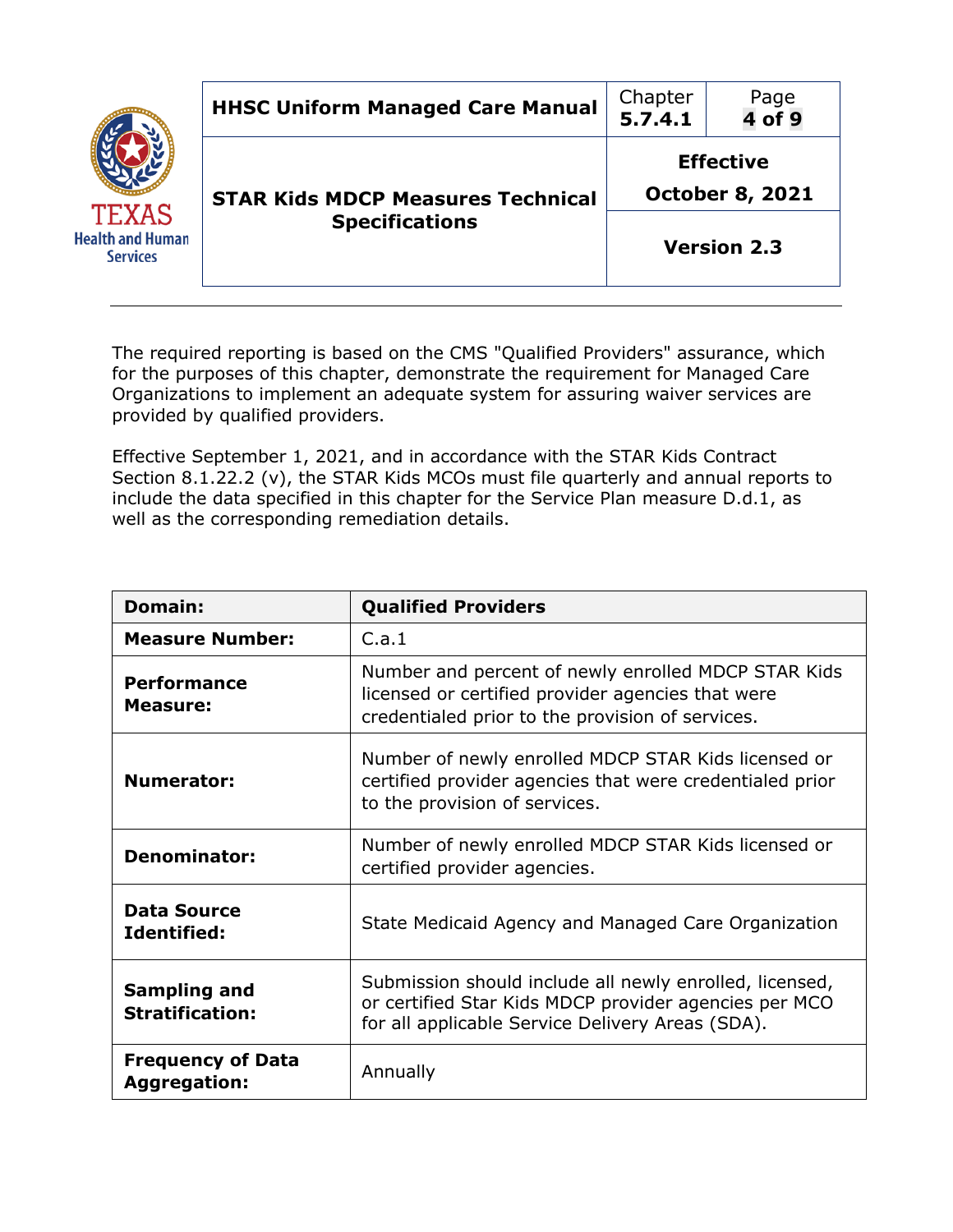|                                                            | <b>HHSC Uniform Managed Care Manual</b>  | Chapter<br>5.7.4.1                         | Page<br>5 of 9     |
|------------------------------------------------------------|------------------------------------------|--------------------------------------------|--------------------|
| <b>TEXAS</b><br><b>Health and Human</b><br><b>Services</b> | <b>STAR Kids MDCP Measures Technical</b> | <b>Effective</b><br><b>October 8, 2021</b> |                    |
|                                                            | <b>Specifications</b>                    |                                            | <b>Version 2.3</b> |

| <b>Domain:</b><br><b>Qualified Providers</b>                                           |                                                                                                                                                                                                  |  |
|----------------------------------------------------------------------------------------|--------------------------------------------------------------------------------------------------------------------------------------------------------------------------------------------------|--|
| <b>First Reporting</b><br><b>Period:</b>                                               | $9/1/2020 - 8/31/2021$ , due $12/31/2021$                                                                                                                                                        |  |
| <b>Ongoing Reporting</b><br><b>Periods:</b>                                            | Annually by state fiscal year, reported no later than<br>December 31 of each state fiscal year.                                                                                                  |  |
| <b>Measure Number:</b>                                                                 | C.a.2                                                                                                                                                                                            |  |
| <b>Performance</b><br><b>Measure:</b>                                                  | Number and percent of continuing, credentialed MDCP<br>STAR Kids providers that retain their licensure or<br>certification.                                                                      |  |
| <b>Numerator:</b>                                                                      | Number of continuing, credentialed MDCP STAR Kids<br>providers that retain their licensure or certification.                                                                                     |  |
| Number of continuing, credentialed MDCP STAR Kids<br><b>Denominator:</b><br>providers. |                                                                                                                                                                                                  |  |
| <b>Data Source</b><br><b>Identified:</b>                                               | State Medicaid Agency and Managed Care Organization.                                                                                                                                             |  |
| <b>Sampling and</b><br><b>Stratification:</b>                                          | Submission should include all continuing, credentialed<br>MDCP STAR Kids providers that retained their licensure<br>or certification per MCO for all applicable Service<br>Delivery Areas (SDA). |  |
| <b>Frequency of Data</b><br><b>Aggregation:</b>                                        | Annually                                                                                                                                                                                         |  |
| <b>First Reporting</b><br><b>Period:</b>                                               | $9/1/2020 - 8/31/2021$ , due $12/31/2021$                                                                                                                                                        |  |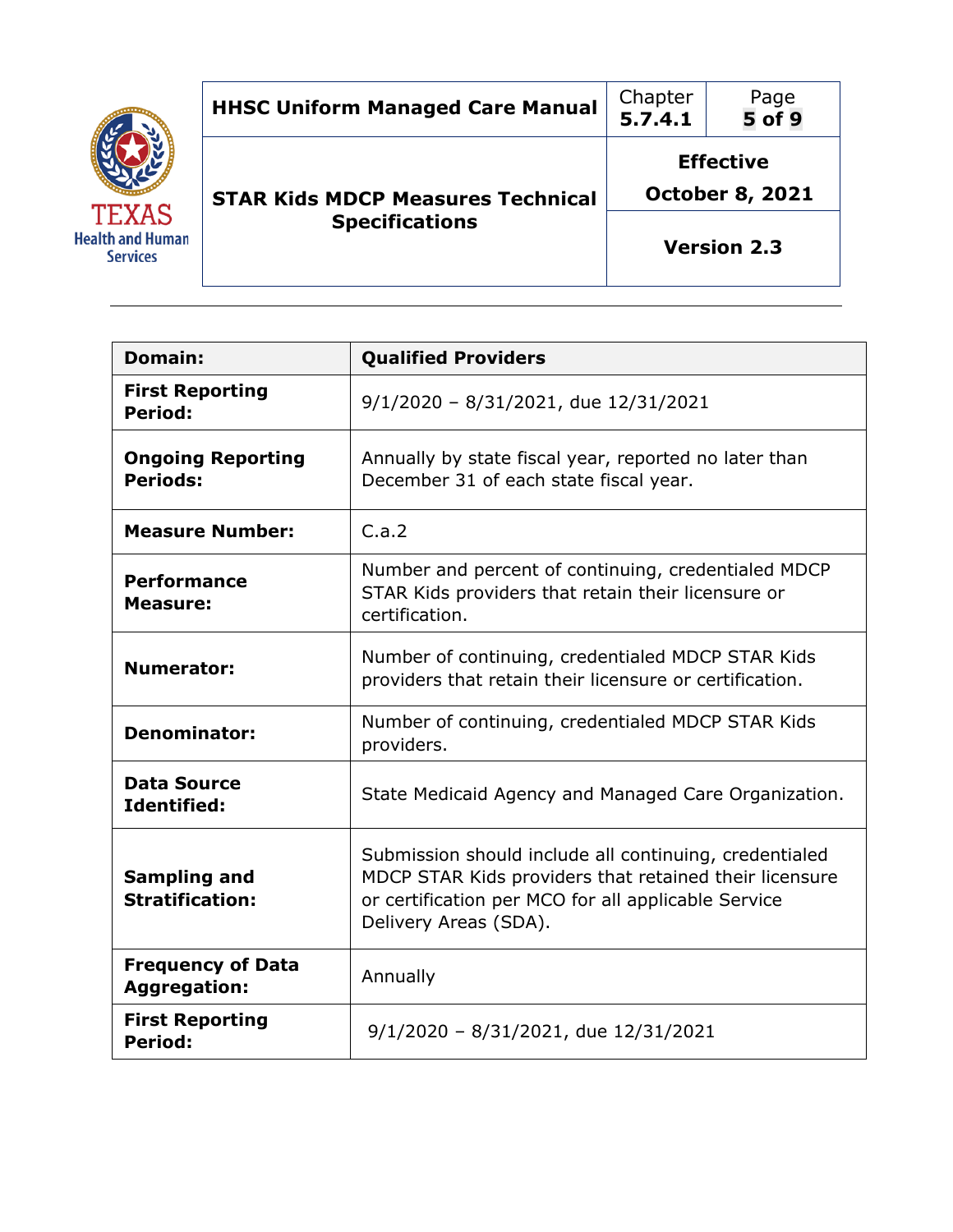| <b>TEXAS</b><br><b>Health and Human</b><br><b>Services</b> | <b>HHSC Uniform Managed Care Manual</b>  | Chapter<br>5.7.4.1                         | Page<br>6 of 9     |
|------------------------------------------------------------|------------------------------------------|--------------------------------------------|--------------------|
|                                                            | <b>STAR Kids MDCP Measures Technical</b> | <b>Effective</b><br><b>October 8, 2021</b> |                    |
|                                                            | <b>Specifications</b>                    |                                            | <b>Version 2.3</b> |

| Domain:                                                                                                                                        | <b>Qualified Providers</b>                                                                                                                                 |  |  |
|------------------------------------------------------------------------------------------------------------------------------------------------|------------------------------------------------------------------------------------------------------------------------------------------------------------|--|--|
| Annually by state fiscal year, reported no later than<br><b>Ongoing Reporting</b><br>December 31 of each state fiscal year.<br><b>Periods:</b> |                                                                                                                                                            |  |  |
| <b>Measure Number:</b>                                                                                                                         | C.b.1                                                                                                                                                      |  |  |
| <b>Performance</b><br><b>Measure:</b>                                                                                                          | Number and percent of newly enrolled non-licensed<br>MDCP STAR Kids provider agencies that met initial<br>background and training qualifications.          |  |  |
| <b>Numerator:</b>                                                                                                                              | Number of newly enrolled non-licensed MDCP STAR Kids<br>provider agencies that met initial background and<br>training qualifications.                      |  |  |
| <b>Denominator:</b>                                                                                                                            | Number of newly enrolled non-licensed MDCP STAR Kids<br>provider agencies.                                                                                 |  |  |
| <b>Data Source</b><br><b>Identified:</b>                                                                                                       | State Medicaid Agency and Managed Care Organization                                                                                                        |  |  |
| <b>Sampling and</b><br><b>Stratification:</b>                                                                                                  | Submission should include all newly enrolled non-<br>licensed Star Kids MDCP provider agencies per MCO for<br>all applicable Service Delivery Areas (SDA). |  |  |
| <b>Frequency of Data</b><br><b>Aggregation:</b>                                                                                                | Annually                                                                                                                                                   |  |  |
| <b>First Reporting</b><br><b>Period:</b>                                                                                                       | $9/1/2020 - 8/31/2021$ , due $12/31/2021$                                                                                                                  |  |  |
| <b>Ongoing Reporting</b><br><b>Periods:</b>                                                                                                    | Annually by state fiscal year, reported no later than<br>December 31 of each state fiscal year.                                                            |  |  |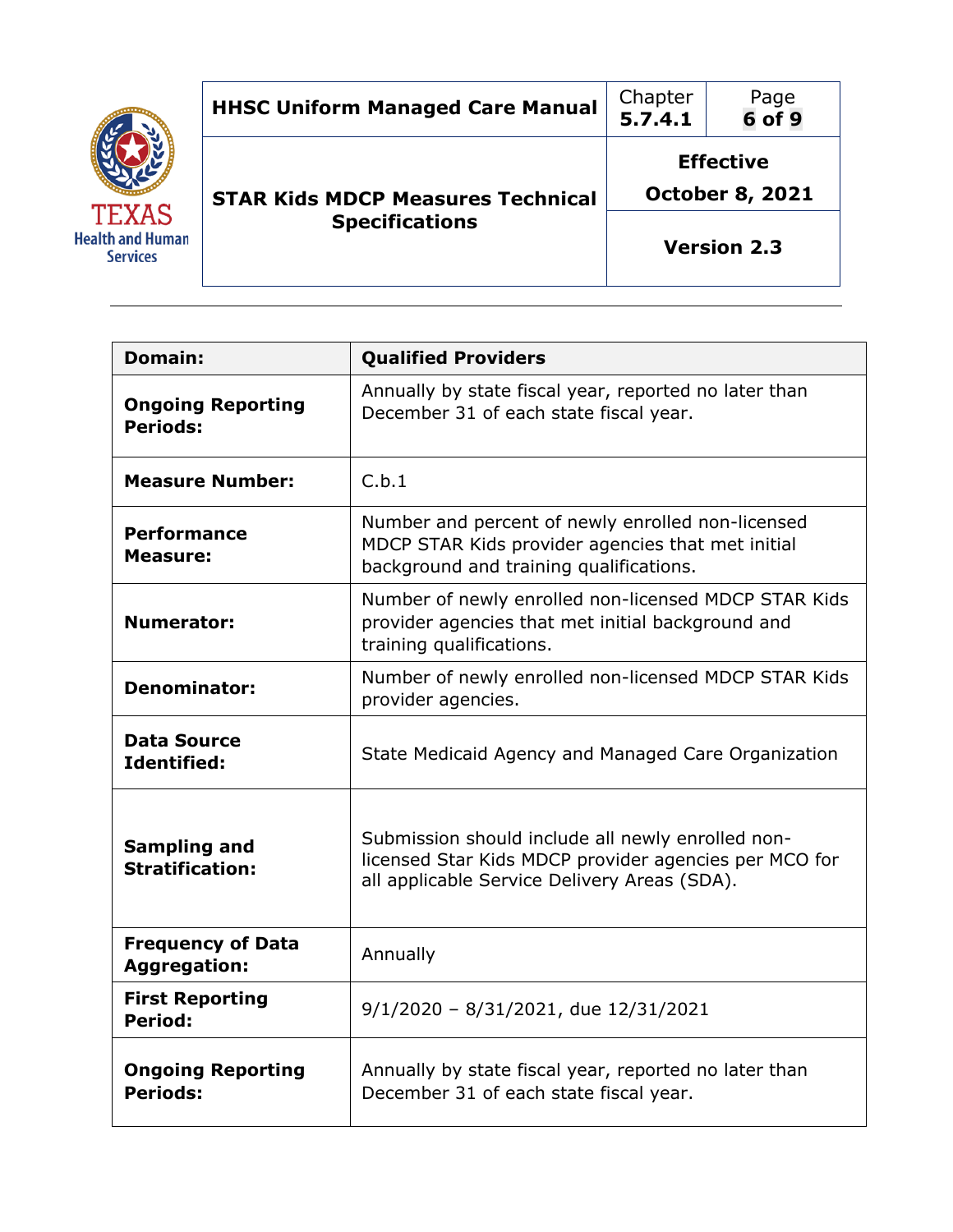| <b>TEXAS</b><br><b>Health and Human</b><br><b>Services</b> | <b>HHSC Uniform Managed Care Manual</b>  | Chapter<br>5.7.4.1                         | Page<br>7 of 9     |
|------------------------------------------------------------|------------------------------------------|--------------------------------------------|--------------------|
|                                                            | <b>STAR Kids MDCP Measures Technical</b> | <b>Effective</b><br><b>October 8, 2021</b> |                    |
|                                                            | <b>Specifications</b>                    |                                            | <b>Version 2.3</b> |

| <b>Domain:</b>                                  | <b>Qualified Providers</b>                                                                                                                                    |  |
|-------------------------------------------------|---------------------------------------------------------------------------------------------------------------------------------------------------------------|--|
| <b>Measure Number:</b>                          | C.b.2                                                                                                                                                         |  |
| <b>Performance</b><br><b>Measure:</b>           | Number and percent of continuing, non-licensed MDCP<br>STAR Kids provider agencies that continue to maintain<br>their background and training qualifications. |  |
| <b>Numerator:</b>                               | Number of continuing, non-licensed MDCP STAR Kids<br>provider agencies that continue to maintain their<br>background and training qualifications.             |  |
| <b>Denominator:</b>                             | Number of continuing, non-licensed MDCP STAR Kids<br>provider agencies.                                                                                       |  |
| <b>Data Source</b><br><b>Identified:</b>        | State Medicaid Agency and Managed Care Organization                                                                                                           |  |
| <b>Sampling and</b><br><b>Stratification:</b>   | Submission should include all continuing non-licensed<br>MDCP STAR Kids provider agencies per MCO for all<br>applicable Service Delivery Areas (SDA).         |  |
| <b>Frequency of Data</b><br><b>Aggregation:</b> | Annually                                                                                                                                                      |  |
| <b>First Reporting</b><br><b>Period:</b>        | $9/1/2020 - 8/31/2021$ , due $12/31/2021$                                                                                                                     |  |
| <b>Ongoing Reporting</b><br><b>Periods:</b>     | Annually by state fiscal year, reported no later than<br>December 31 of each state fiscal year.                                                               |  |
| Domain:                                         | <b>Service Planning</b>                                                                                                                                       |  |
| <b>Measure Number:</b>                          | D.d.1                                                                                                                                                         |  |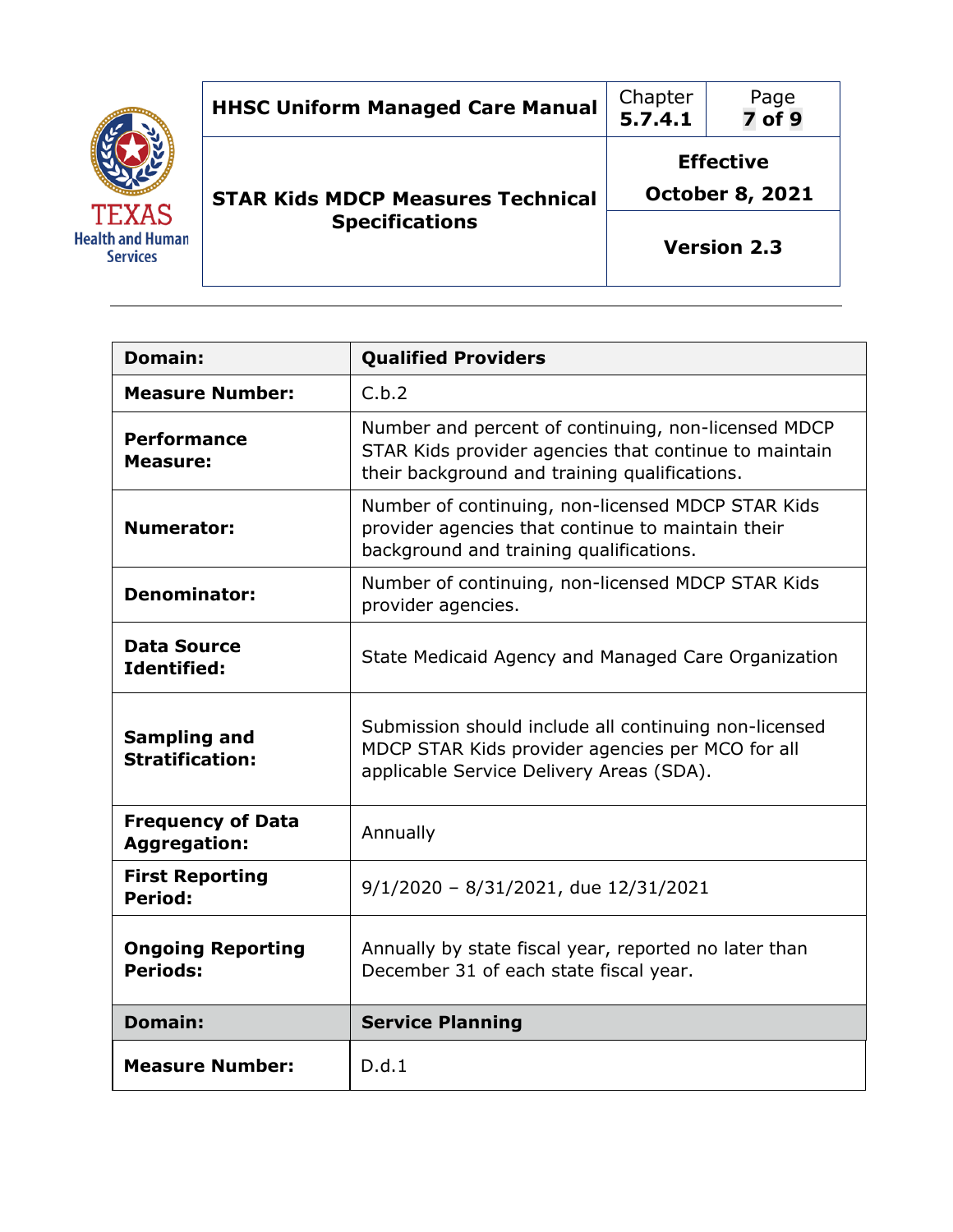| <b>TEXAS</b><br><b>Health and Human</b><br><b>Services</b> | <b>HHSC Uniform Managed Care Manual</b>                           | Chapter<br>5.7.4.1                         | Page<br>8 of 9     |
|------------------------------------------------------------|-------------------------------------------------------------------|--------------------------------------------|--------------------|
|                                                            | <b>STAR Kids MDCP Measures Technical</b><br><b>Specifications</b> | <b>Effective</b><br><b>October 8, 2021</b> |                    |
|                                                            |                                                                   |                                            | <b>Version 2.3</b> |

| <b>Performance</b><br><b>Measure:</b>           | Number and percent of MDCP Members whose services<br>were delivered in accordance with their Service Plans,<br>including type, scope, amount, duration, and<br>frequency.                                                                                                                                                                                                                                                                                                                                                                                                                                                                                                         |
|-------------------------------------------------|-----------------------------------------------------------------------------------------------------------------------------------------------------------------------------------------------------------------------------------------------------------------------------------------------------------------------------------------------------------------------------------------------------------------------------------------------------------------------------------------------------------------------------------------------------------------------------------------------------------------------------------------------------------------------------------|
| <b>Numerator:</b>                               | Number of MDCP Members whose services were delivered<br>in accordance with their Service Plans, including type,<br>scope, amount, duration, and frequency.                                                                                                                                                                                                                                                                                                                                                                                                                                                                                                                        |
| <b>Denominator:</b>                             | Number of MDCP Members with new or renewed Service<br>Plans.                                                                                                                                                                                                                                                                                                                                                                                                                                                                                                                                                                                                                      |
| <b>Data Source</b><br><b>Identified:</b>        | MCOs must use the Star Kids Narrative Section IV & X of<br>completed form 2603 as the data source. If Section IV 1-<br>10 contains text and Section X is signed, then include the<br>Member's service plan in the numerator count.                                                                                                                                                                                                                                                                                                                                                                                                                                                |
| <b>Sampling and</b><br><b>Stratification:</b>   | Stratification must be by service delivery area<br>(SDA). The random sample should include 75 Members<br>stratified across all SDAs per quarter. Submit one<br>template per SDA. For renewals, the MCO must include<br>Members with continuous enrollment for at least 90<br>calendar days in the current plan. For renewals and<br>initials, ensure the sample includes all SDAs. If the MCO<br>has less than 75 Members, then sampling is 100% of<br>Members. For the annual report, the MCO must compile<br>the 4 quarters for a total sample size of 300 deduplicated<br>Members per year. If the MCO has less than 300<br>Members, the annual sample is 100% of the Members. |
| <b>Frequency of Data</b><br><b>Aggregation:</b> | Quarterly and Annually                                                                                                                                                                                                                                                                                                                                                                                                                                                                                                                                                                                                                                                            |
| <b>First Reporting</b><br>Period:               | 9/1/2021 - 11/30/2021, due 12/31/2021                                                                                                                                                                                                                                                                                                                                                                                                                                                                                                                                                                                                                                             |